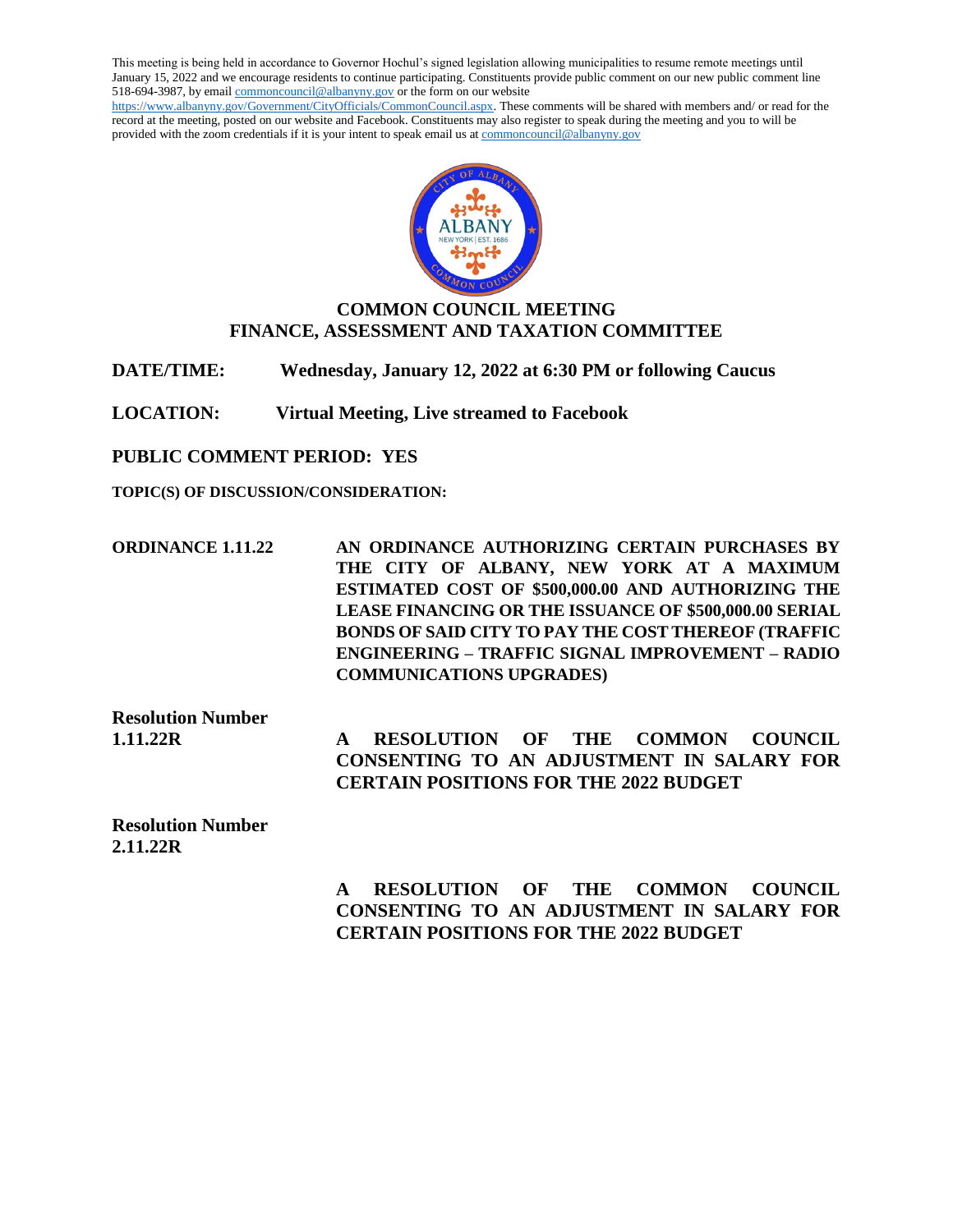**Council Member Frederick, on behalf of the Finance, Taxation and Assessment Committee, introduced the following**

#### **ORDINANCE 1.11.22**

## **AN ORDINANCE AUTHORIZING CERTAIN PURCHASES BY THE CITY OF ALBANY, NEW YORK AT A MAXIMUM ESTIMATED COST OF \$500,000.00 AND AUTHORIZING THE LEASE FINANCING OR THE ISSUANCE OF \$500,000.00 SERIAL BONDS OF SAID CITY TO PAY THE COST THEREOF (TRAFFIC ENGINEERING – TRAFFIC SIGNAL IMPROVEMENT – RADIO COMMUNICATIONS UPGRADES)**

*The City of Albany, in Common Council convened, does hereby ordain and enact:*

**Section 1.** The objects or purposes to be authorized and financed pursuant to this ordinance are set forth below, together with estimates of the maximum estimated costs thereof; determinations of the periods of probable usefulness thereof and the subparagraphs of Section 11.00(a) of the New York Local Finance Law pursuant to which it is determined; the maximum amount of the bonds to be issued with respect to such object or purpose and the maximum term of the obligations to be issued with respect to each project or purpose.

| Object or Purpose:                         | Traffic signal improvements $-$ radio |
|--------------------------------------------|---------------------------------------|
|                                            | communications upgrades               |
| Local Finance Law Section 11 Subparagraph: | 72(a)                                 |
| Period of Probable Usefulness:             | 20 years                              |
| <b>Maximum Term of Obligations:</b>        | 20 years                              |
| <b>Maximum Estimated Cost:</b>             | \$500,000                             |
| <b>Maximum Amount of Bonds:</b>            | \$500,000                             |
| Treasurer's Bond Authorization Number(s):  | $B-22$                                |
| Treasurer's Project Number(s):             | GHG312033109202                       |

**Section 2.** The plan of financing such objects or purposes is the lease financing of or the issuance of \$500,000.00 serial bonds hereby authorized to be issued.

**Section 3.** It is hereby ordered and directed that the projects specified above be undertaken and the amounts set forth as the maximum estimated costs are hereby appropriated therefor. The Board of Contract and Supply is hereby authorized to take such necessary and further steps to carry out the provisions of this section.

**Section 4.** Pending the sale of the bonds herein authorized, the temporary use of funds from the City's general fund, pursuant to the provisions of section 165.10 of the New York Local Finance Law, is hereby authorized. The City reasonably expects to reimburse such temporary expenditures with the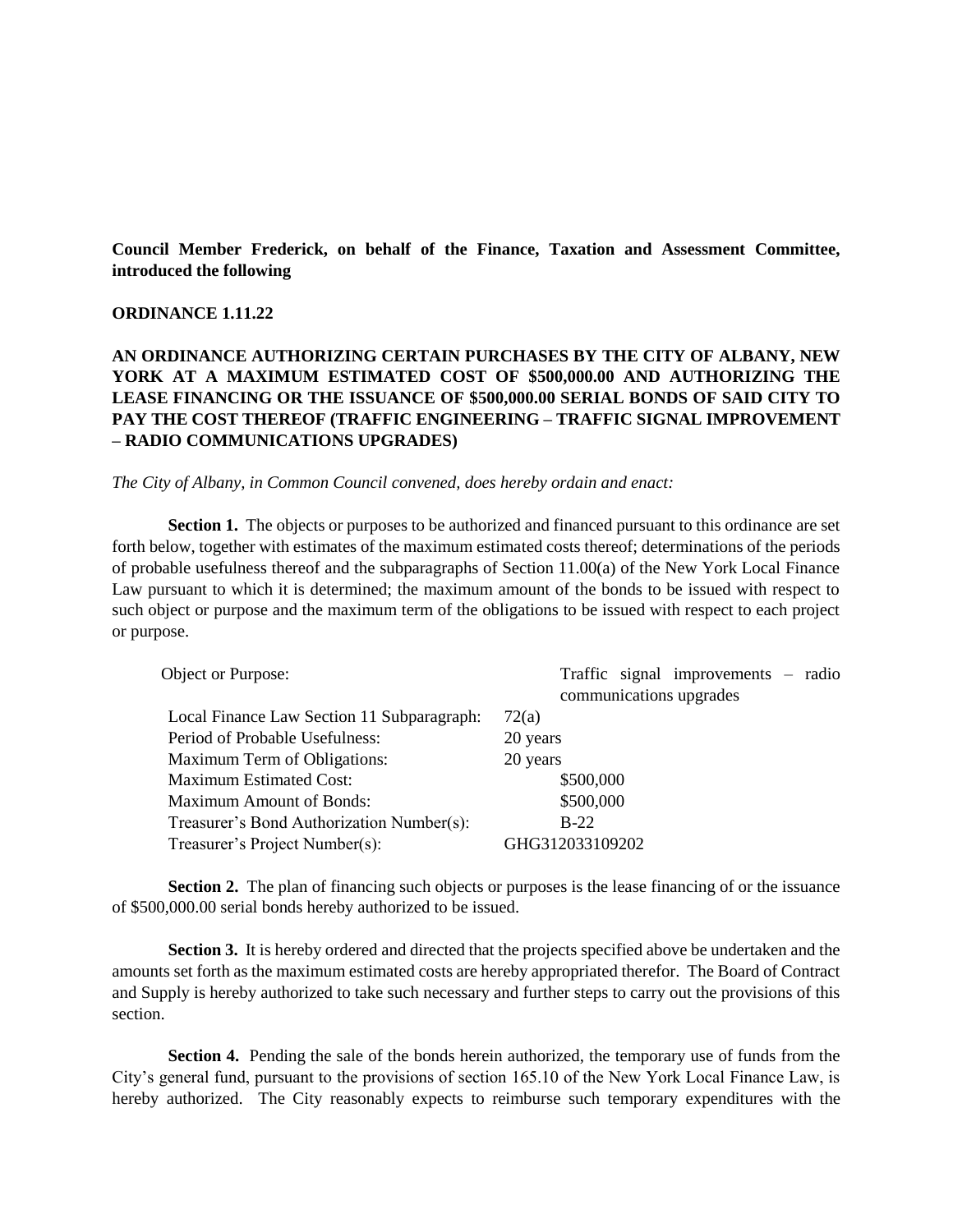proceeds of the bonds or bond anticipation notes authorized by Section 1 of this ordinance. This ordinance shall constitute the City's "official intent" to reimburse such temporary expenditures in accordance with Untied States Treasury Regulation section 1.150-2.

**Section 5.** The faith and credit of the City of Albany, New York, are hereby irrevocably pledged for the payment of the principal of and interest on such leases or bonds as the same respectively become due and payable. An annual appropriation shall be made in each year sufficient to pay the principal of and interest on such leases or bonds becoming due and payable in such year and such debt service payments may be made in substantially level or declining amounts as may be authorized by law. There shall annually be levied on all taxable real property of said City, a tax sufficient to pay the principal of and interest on such leases or bonds as the same become due and payable.

**Section 6.** Subject to the provisions of the New York Local Finance Law, the power to authorize the issuance of and to sell bond anticipation notes in anticipation of the issuance and sale of the serial bonds herein authorized, including renewals of such notes, is hereby delegated in the City Treasurer, as chief fiscal officer of the City of Albany. Such notes shall be of such terms, form and contents, and shall be sold in such manner, as may be prescribed by said City Treasurer, consistent with the provisions of Local Finance Law.

**Section 7.** The City Treasurer is further authorized to take such actions and execute such documents as may be necessary to ensure the continued status of the interest on the leases or bonds authorized by this resolution and any notes issued in anticipation thereof, as excludable from federal income taxation pursuant to Section 103 of the Internal Revenue Code of 1986, as amended (the "Code") and to designate the bonds authorized by this resolution, and any notes issued in anticipation thereof as "qualified tax-exempt bonds" in accordance with Section  $265(b)(3)(B)(i)$  of the Code.

**Section 8.** The City Treasurer is further authorized to enter into a continuing disclosure agreement with the initial issuer of the leases or the purchaser of the bonds or notes authorized by this resolution, containing provisions which are satisfactory to such purchaser in compliance with the provisions of Rule 15c12-12, promulgated by the Securities and Exchange Commission, pursuant to the Securities and Exchange Act of 1934.

**Section 9.** The validity of such leases or bonds and bond anticipation notes may be contested only if:

(a) Such obligations are authorized for an object or purpose for which said City is not authorized to expend money, or

(b) The provisions of law which should be complied with at the date of publication of this ordinance pursuant to Section 8 hereof are not substantially complied with, and an action, suit or proceeding contesting such validity is commenced within twenty days after the date of such publication, or

(c) Such obligations are authorized in violation of the provisions of the Constitution.

**Section 10.** Upon this ordinance taking effect, the Clerk of the Common Council is hereby authorized and directed to publish the same together with a notice in substantially the form set forth in section 81.00 of the New York Local Finance Law.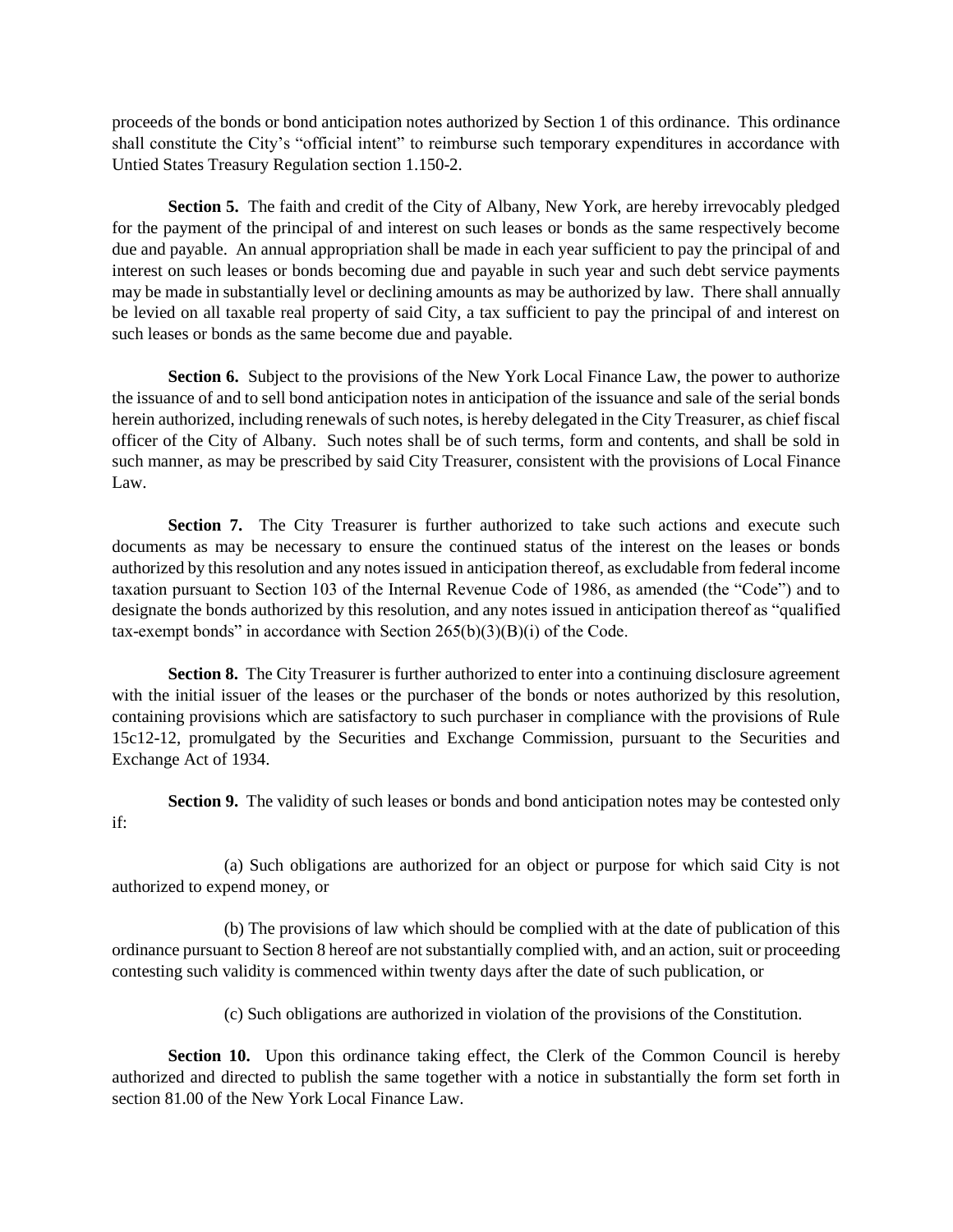**Section 11.** It is hereby determined that except as hereinafter specified, the authority and funding of the projects aforesaid constitute either unlisted or Type II actions under the New York State Environmental Quality Review Act and the regulations promulgated thereunder having no adverse effect upon the environment.

Section 12. This ordinance shall be dated December 29, 2021, and shall take effect upon its approval by the Board of Estimate and Apportionment of the City of Albany.

**APPROVED AS TO FORM THIS 29TH DAY OF DECEMBER, 2021**

**\_\_\_\_\_\_\_\_\_\_\_\_\_\_\_\_\_\_\_\_\_\_\_\_\_\_\_\_\_\_\_**

**Corporation Counsel**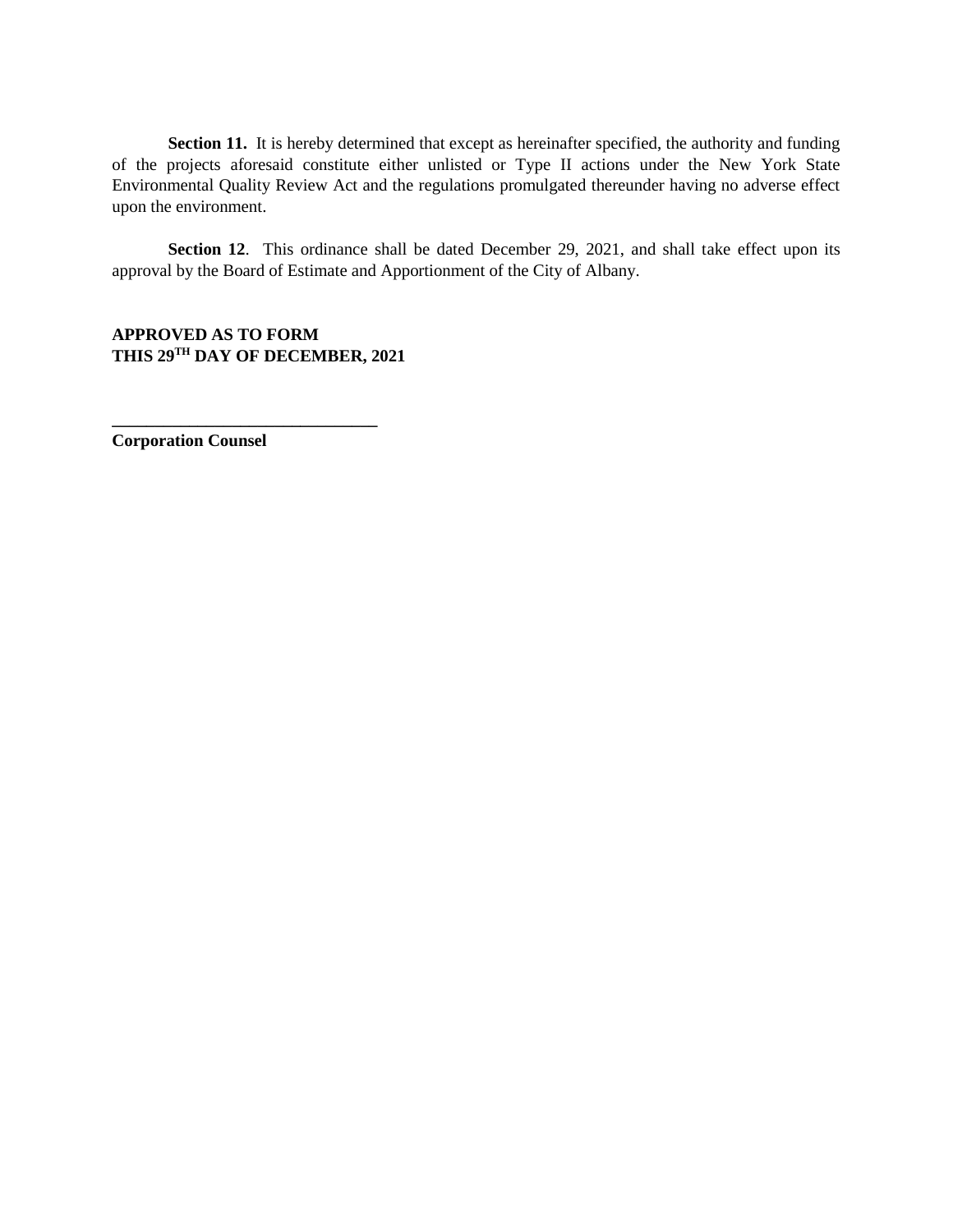**Council Member Frederick on behalf of the Committee on Finance, Assessment, and Taxation introduced the following:**

**Resolution Number 1.11.22R** 

## **A RESOLUTION OF THE COMMON COUNCIL CONSENTING TO AN ADJUSTMENT IN SALARY FOR CERTAIN POSITIONS FOR THE 2022 BUDGET**

**WHEREAS,** Section 604(D)(b) of the Charter of the City of Albany dictates that any transfer of budgeted funds that affects a salary total that occurs outside of those described in the duly adopted budget must be consented to by the Common Council; and

**WHEREAS,** the Acting Budget Director has requested amendments to the 2022 adopted budget as detailed in "Attachment A" which is incorporated and attached to this resolution;

**NOW, THEREFORE, BE IT RESOLVED,** that the Common Council of the City of Albany consents to the transfer of funds affecting the salary totals for various positions as detailed in "Attachment A" for the 2022 budget year.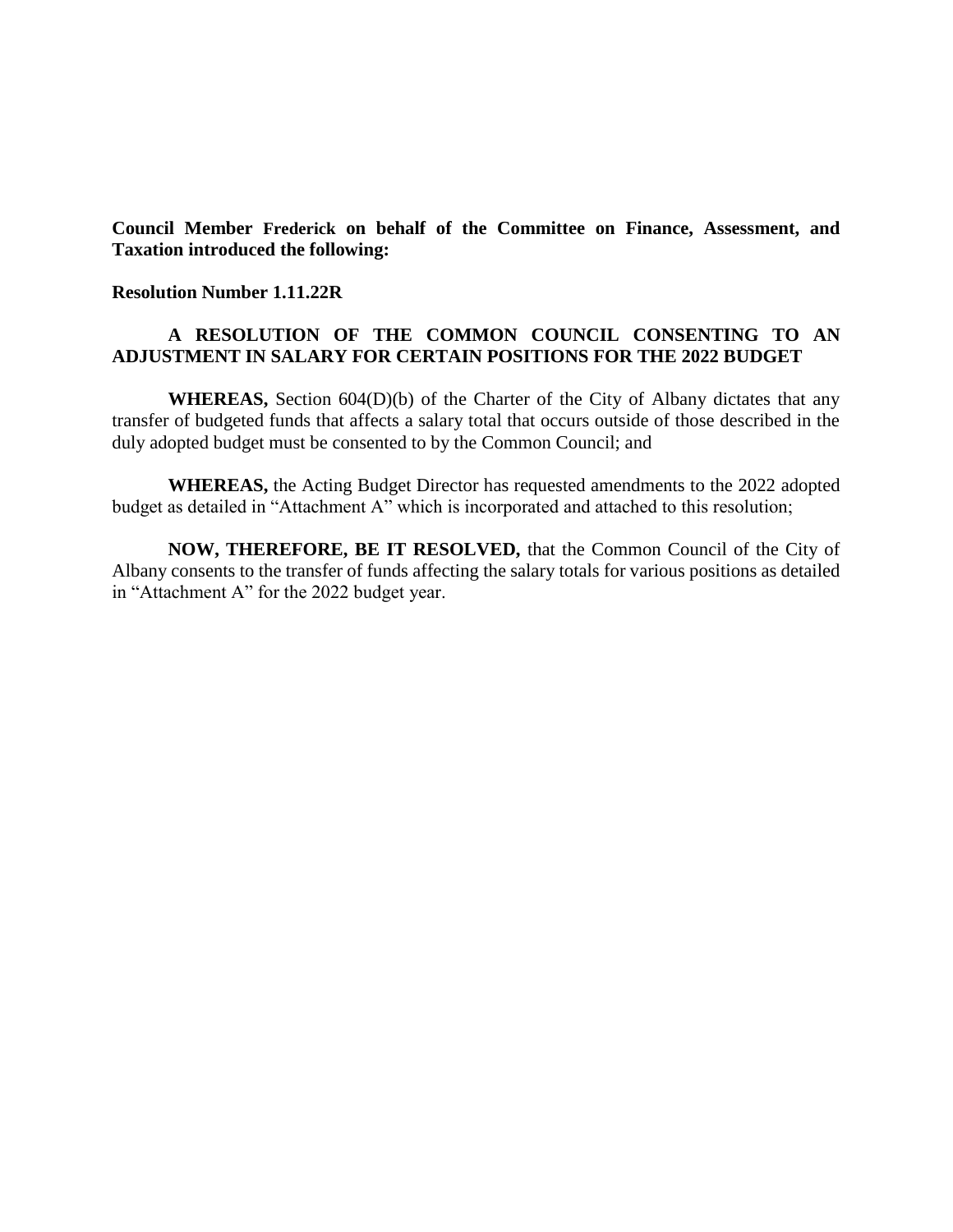| <b>Fund</b> | <b>Amendment Description</b>                           |                           |                       | <b>Addition to</b><br><b>Expenses</b> | <b>Reduction in Addition to</b><br><b>Expenses</b> | Revenue   | <b>Reduction in</b><br>Revenue |
|-------------|--------------------------------------------------------|---------------------------|-----------------------|---------------------------------------|----------------------------------------------------|-----------|--------------------------------|
|             |                                                        | <b>Department</b>         | <b>Budget Account</b> |                                       |                                                    |           |                                |
|             | <b>General Fund</b>                                    |                           |                       |                                       |                                                    |           |                                |
| A           | Corporation Counsel                                    |                           |                       |                                       |                                                    |           |                                |
|             | Increase Salary - Senior Assistant Corporation Counsel | Law                       | A.1420.7000           | \$10,218                              |                                                    |           |                                |
|             | <b>Increase SS</b>                                     | Law                       | A.1420.7801           | \$782                                 |                                                    |           |                                |
|             | Increase Revenue - Reimbursement - Water Bd./Auth.     | Revenue                   | A.1000.2791           |                                       |                                                    | \$11,000  |                                |
|             | APD                                                    |                           |                       |                                       |                                                    |           |                                |
|             | Increase Salary - Deputy Chief (2 @ \$7,500)           | APD - Office of the Chief | A.3120.2920.21.7000   | \$15,000                              |                                                    |           |                                |
|             | Increase Salary - Commander (4 @ \$2,500)              | APD - Office of the Chief | A.3120.2920.21.7000   | \$10,000                              |                                                    |           |                                |
|             | Decrease Stipend Line                                  | APD - Office of the Chief | A.3120.2920.21.7193   |                                       | \$20,000                                           |           |                                |
|             | Increase Salary - Add 1 Commander                      | APD - Office of the Chief | A.3120.2920.21.7000   | \$128,576                             |                                                    |           |                                |
|             | <b>Increase SS</b>                                     | APD - Office of the Chief | A.3120.2920.21.7801   | \$9,836                               |                                                    |           |                                |
|             | Increase Health Ins                                    | APD - Office of the Chief | A.3120.2920.21.7804   | \$15,384                              |                                                    |           |                                |
|             | Increase Revenue - Sales Tax                           | Revenue                   | A.1000.1120           |                                       |                                                    | \$158,796 |                                |
|             |                                                        |                           | Total:                | \$189,796                             | \$20,000                                           | \$169,796 | \$0                            |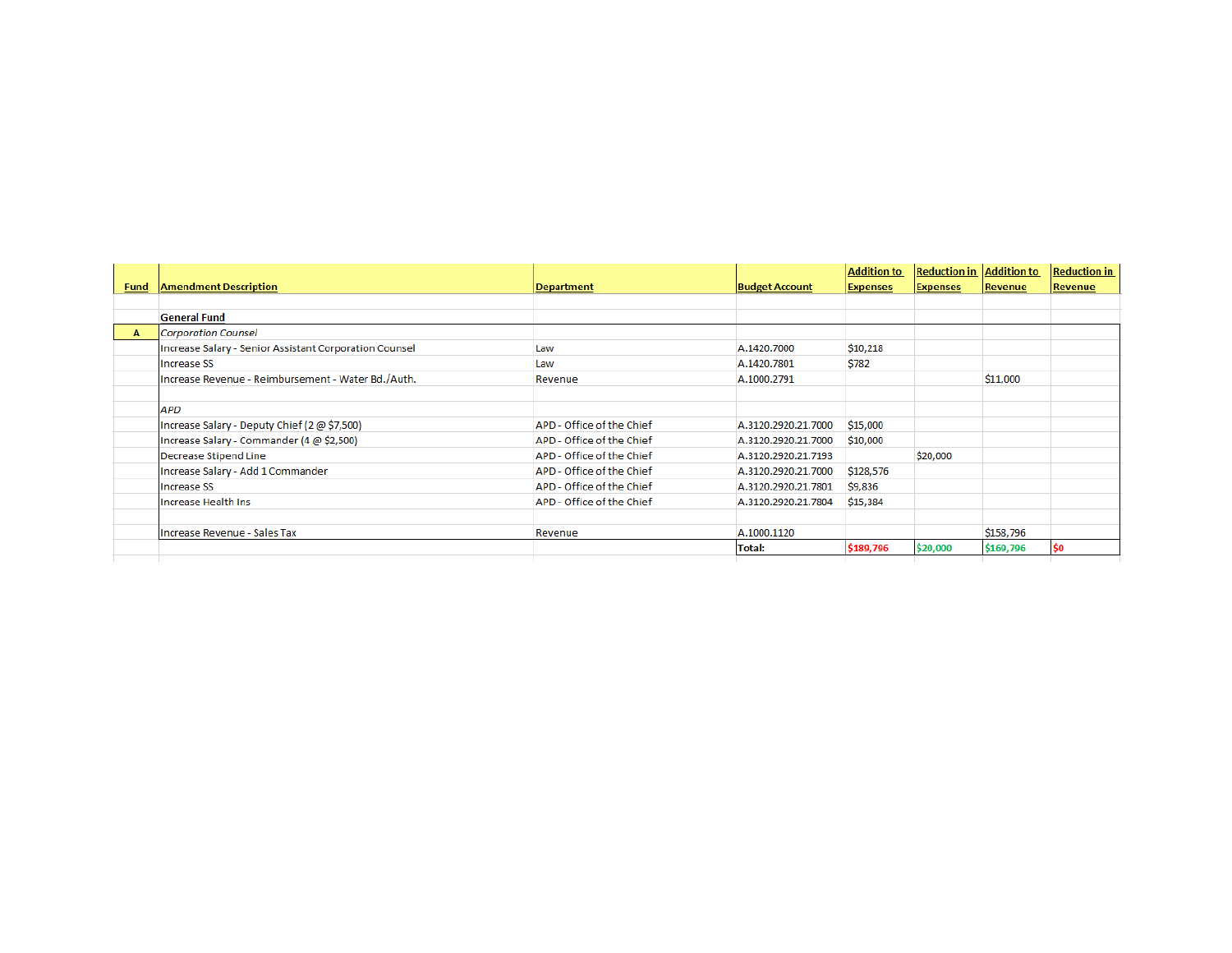|           |                                                         |                                    |                              | <b>Addition to</b> | <b>Reduction in</b> | <b>Addition to</b> | <b>Reduction in</b> |
|-----------|---------------------------------------------------------|------------------------------------|------------------------------|--------------------|---------------------|--------------------|---------------------|
| Fund      | <b>Amendment Description</b>                            | <b>Department</b>                  | <b>Budget Account</b>        | <b>Expenses</b>    | <b>Expenses</b>     | <b>Revenue</b>     | <b>Revenue</b>      |
|           | <b>Water Fund</b>                                       |                                    |                              |                    |                     |                    |                     |
| <b>BW</b> | <b>Water - Administration</b>                           |                                    |                              |                    |                     |                    |                     |
|           | Increase Salary - Add 2 Intern positions @ \$7,200      | 8310 - Admin                       | BW.8310.7170                 | \$14,400           |                     |                    |                     |
|           | Increase SS                                             | 8310 - Admin                       | BW.8310.7801                 | \$1,102            |                     |                    |                     |
|           |                                                         |                                    |                              |                    |                     |                    |                     |
|           | <b>Water - Sewer Maintenance</b>                        |                                    |                              |                    |                     |                    |                     |
|           | Decrease Salary - Remove 1 Water Maintenance Foreman    | 8120 - Sewer Maintenance           | BW.8120.7000                 |                    | \$55,719            |                    |                     |
|           | Increase Salary - Water Maintenance Foreman             | 8120 - Sewer Maintenance           | BW.8120.7000                 | \$2,215            |                     |                    |                     |
|           | Increase Salary - Operations Manager                    | 8120 - Sewer Maintenance           | BW.8120.7000                 | \$7,737            |                     |                    |                     |
|           | <b>Decrease SS</b>                                      | 8120 - Sewer Maintenance           | BW.8120.7801                 |                    | \$3,501             |                    |                     |
|           | <b>Water - Pumping Stations</b>                         |                                    |                              |                    |                     |                    |                     |
|           | Decrease Salary - Remove 1 Supervisor                   | 8130 - Pump Stations               | BW.8130.7000                 |                    | \$50,398            |                    |                     |
|           | Increase Salary - Add 1 Water Maintenance Foreman       | 8130 - Pump Stations               | BW.8130.7000                 | \$55,682           |                     |                    |                     |
|           | <b>Increase SS</b>                                      | 8130 - Pump Stations               | BW.8130.7801                 | \$404              |                     |                    |                     |
|           |                                                         |                                    |                              |                    |                     |                    |                     |
|           | Water - Source of Supply & Power                        |                                    |                              |                    |                     |                    |                     |
|           | Increase Salary - Add 1 Labor Supervisor                | 8320 - Source of Supply & Power    | BW.8320.7000                 | \$55,682           |                     |                    |                     |
|           | Decrease Salary - Remove 1 Water Maintenance Foreman    | 8320 - Source of Supply & Power    | BW.8320.7000                 |                    | \$50,398            |                    |                     |
|           | Decrease Salary - Remove 1 Equipment Operator I         | 8320 - Source of Supply & Power    | BW.8320.7000                 |                    | \$38,438            |                    |                     |
|           | Increase Salary - Add 1 Equipment Operator III          | 8320 - Source of Supply & Power    | BW.8320.7000                 | \$49,029           |                     |                    |                     |
|           | Increase Salary - Add 1 Seasonal                        | 8320 - Source of Supply & Power    | BW.8320.7000                 | \$17,680           |                     |                    |                     |
|           | Increase Salary - Add 1 Watershed Operations Technician | 8320 - Source of Supply & Power    | BW.8320.7000                 | \$52,000           |                     |                    |                     |
|           | <b>Increase SS</b>                                      | 8320 - Source of Supply & Power    | BW.8320.7801                 | \$6,545            |                     |                    |                     |
|           | <b>Water - Purification</b>                             |                                    |                              |                    |                     |                    |                     |
|           | Decrease Salary - Remove 1 Water Plant Attendant        | 8330 - Purification                | BW.8330.7000                 |                    | \$35,006            |                    |                     |
|           | Increase Salary - Add 1 Maintenance Supervisor          | 8330 - Purification                | BW.8330.7000                 | \$60,000           |                     |                    |                     |
|           | Increase Salary - Add 3 Interns @ \$5,000               | 8330 - Purification                | BW.8330.7170                 | \$15,000           |                     |                    |                     |
|           | <b>Increase SS</b>                                      | 8330 - Purification                | BW.8330.7801                 | \$3,060            |                     |                    |                     |
|           |                                                         |                                    |                              |                    |                     |                    |                     |
|           | <b>Water - Transmission &amp; Distribution</b>          |                                    |                              |                    |                     |                    |                     |
|           | Increase Salary - Cross Connection Control Inspector    | 8340 - Transmission & Distribution | BW.8340.7000<br>BW.8340.7000 | \$2,214            |                     |                    |                     |
|           | Decrease Salary - Remove 1 Assistant Operations Manager | 8340 - Transmission & Distribution |                              |                    | \$74,263            |                    |                     |
|           | Increase Salary - Add 1 Water Maintenance Foreman       | 8340 - Transmission & Distribution | BW.8340.7000                 | \$57,928           |                     |                    |                     |
|           | Increase Salary - Water Maintenance Foreman             | 8340 - Transmission & Distribution | BW.8340.7000                 | \$1,658            |                     |                    |                     |
|           | Increase Salary - Water Maintenance Foreman (2)         | 8340 - Transmission & Distribution | BW.8340.7000                 | \$4,428            |                     |                    |                     |
|           | Increase Salary - Water Maintenance Foreman             | 8340 - Transmission & Distribution | BW.8340.7000                 | \$2,212            |                     |                    |                     |
|           | Increase Salary - Water Maintenance Foreman (2)         | 8340 - Transmission & Distribution | BW.8340.7000                 | \$4,418            |                     |                    |                     |
|           | Decrease Salary - Remove 1 Building Maintenance Worker  | 8340 - Transmission & Distribution | BW.8340.7000                 |                    | \$35,006            |                    |                     |
|           | Decrease Salary - Remove 1 Radio Dispatcher             | 8340 - Transmission & Distribution | BW.8340.7000                 |                    | \$36,982            |                    |                     |
|           | Increase Salary - Add 1 Mason                           | 8340 - Transmission & Distribution | BW.8340.7000                 | \$41,850           |                     |                    |                     |
|           | <b>Decrease SS</b>                                      | 8340 - Transmission & Distribution | BW.8340.7801                 |                    | \$2,574             |                    |                     |
|           | Increase Revenue - Water Charges                        | Revenue                            | BW.1000.2140                 |                    |                     | \$72,959           |                     |
|           |                                                         |                                    | Total:                       | \$455,244          | \$382,285           | \$72,959           | \$0                 |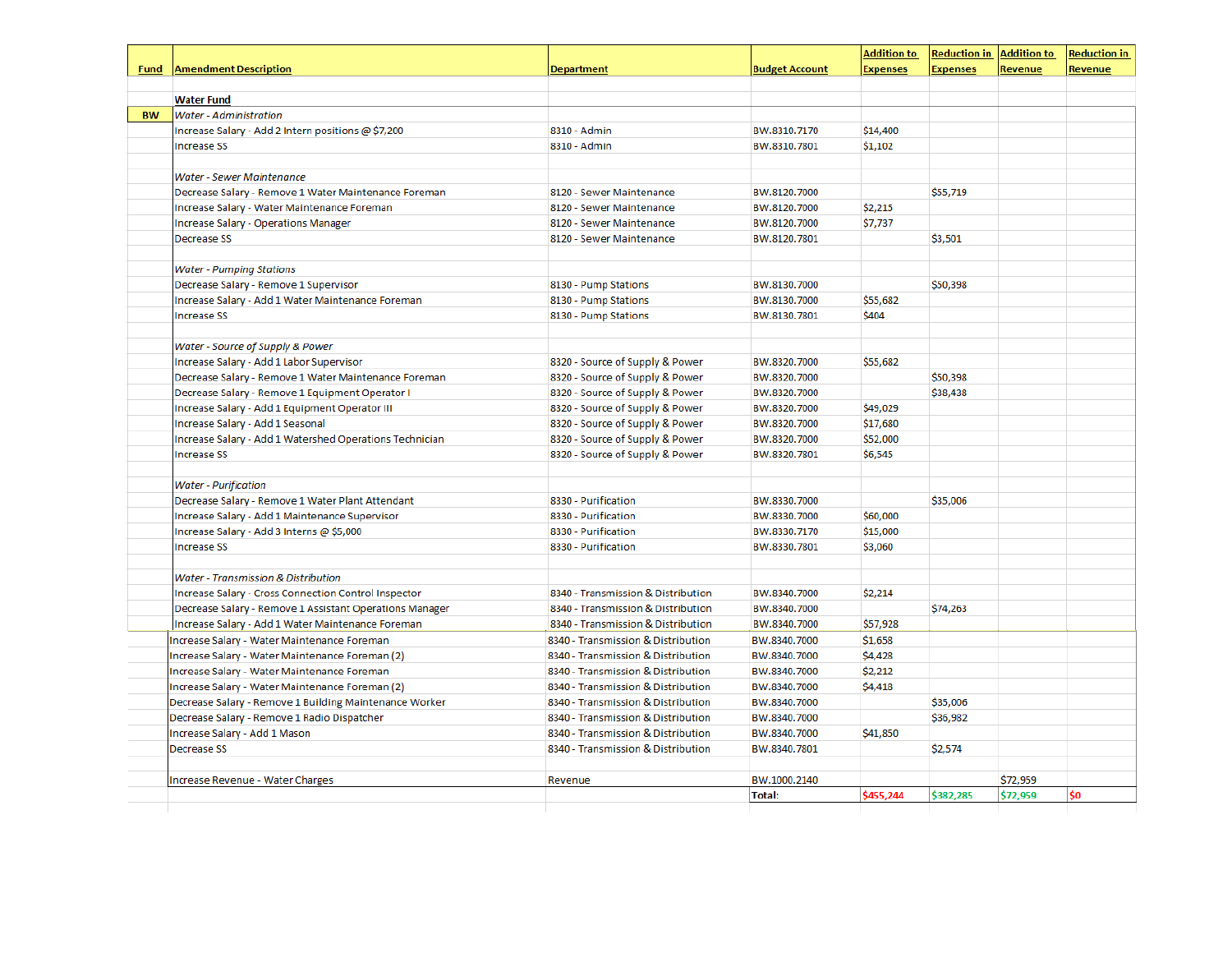**Council Member Frederick on behalf of the Committee on Finance, Assessment, and Taxation introduced the following:**

### **Resolution Number 2.11.22R**

# **A RESOLUTION OF THE COMMON COUNCIL CONSENTING TO AN ADJUSTMENT IN SALARY FOR CERTAIN POSITIONS FOR THE 2022 BUDGET**

**WHEREAS,** Section 604(D)(b) of the Charter of the City of Albany dictates that any transfer of budgeted funds that affects a salary total that occurs outside of those described in the duly adopted budget must be consented to by the Common Council; and

**WHEREAS,** the Acting Budget Director has requested amendments to the 2022 adopted budget as detailed in "Attachment A" which is incorporated and attached to this resolution;

**NOW, THEREFORE, BE IT RESOLVED,** that the Common Council of the City of Albany consents to the transfer of funds affecting the salary totals for various positions as detailed in "Attachment A" for the 2022 budget year.